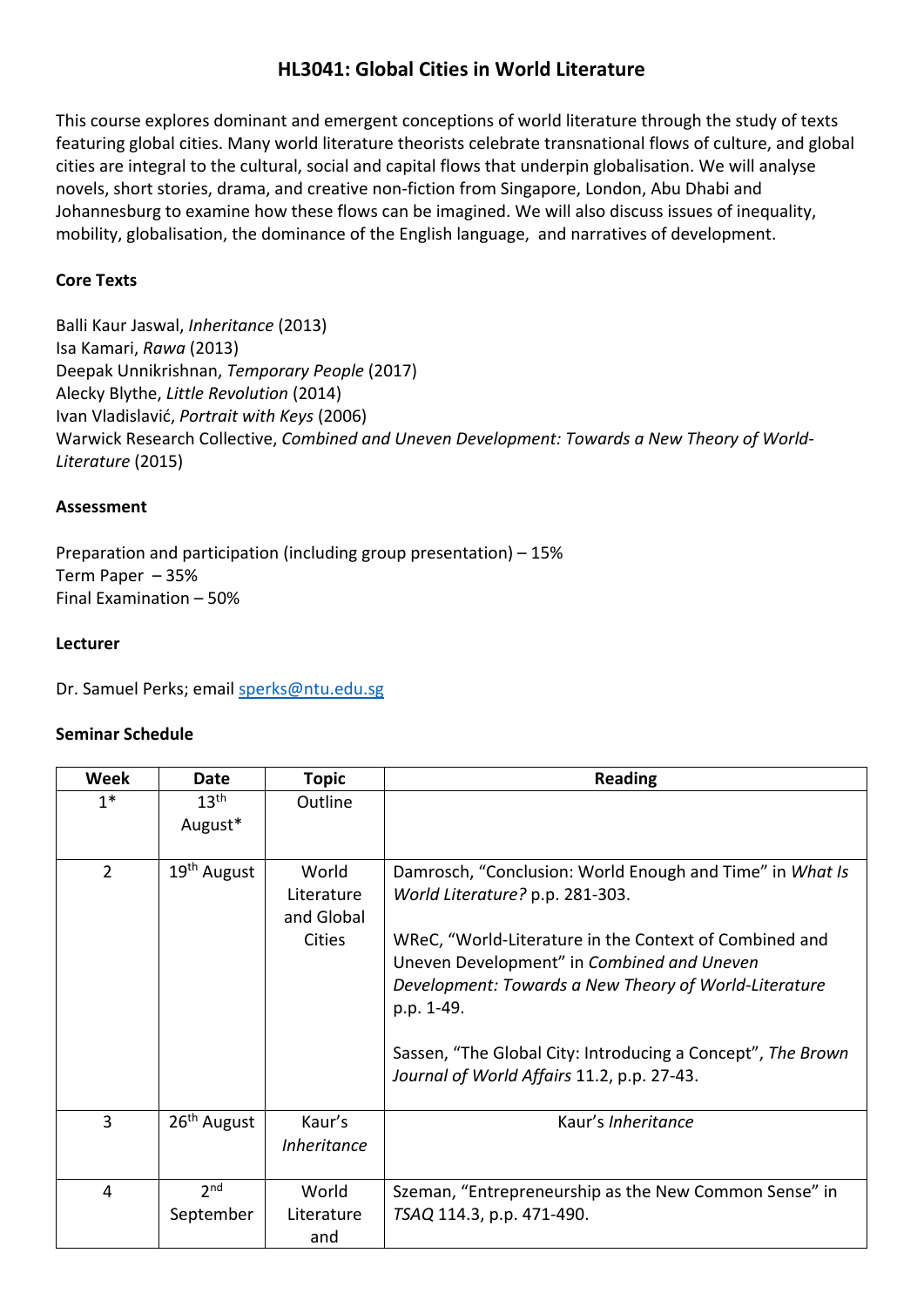| 5<br>$6\phantom{1}6$ | 9 <sup>th</sup><br>September<br>16 <sup>th</sup><br>September | Narratives of<br>Global<br>Capitalism<br>Isa's Rawa<br>Translation<br>and<br>Circulation | "Island Nation", islandnation.sg<br>Naruse, Xiang and Thandra, "Postcolonial Capitalism", Ariel<br>49.1, p.p. 1-21.<br>Rajaratnam, "Singapore: Global City". Ministry of Culture,<br>1972.<br>Isa's Rawa<br>Arac, "Anglo-Globalism?" NLR 16, p.p. 35-45.<br>Brouillette, "Postcolonial Writers and the Global Literary<br>Marketplace" in Postcolonial Writers in the Global Literary                                                                                                     |
|----------------------|---------------------------------------------------------------|------------------------------------------------------------------------------------------|-------------------------------------------------------------------------------------------------------------------------------------------------------------------------------------------------------------------------------------------------------------------------------------------------------------------------------------------------------------------------------------------------------------------------------------------------------------------------------------------|
| $\overline{7}$       | 23 <sup>rd</sup>                                              | Unnikrishnan                                                                             | Marketplace p.p. 44-75.<br>Unnikrishnan's Temporary People                                                                                                                                                                                                                                                                                                                                                                                                                                |
|                      | September                                                     | 's Temporary<br>People                                                                   |                                                                                                                                                                                                                                                                                                                                                                                                                                                                                           |
| 8                    | 7 <sup>th</sup> October                                       | Form and<br>Experimentat<br>ion                                                          | Moretti, "Conjectures on World Literature" NLR 1, p.p. 54-68.<br>Deckard and Knepper, "Towards a Radical World Literature:<br>Experimental Writing in a Globalizing World", Ariel 47.1-2,<br>p.p. 1-25.<br>TBA: Selections from WReC, Combined and Uneven<br>Development and Löwy, "The Current of Critical Irrealism".                                                                                                                                                                   |
| 9                    | 14 <sup>th</sup><br>October                                   | Blythe's Little<br>Revolution                                                            | <b>Blythe's Little Revolution</b>                                                                                                                                                                                                                                                                                                                                                                                                                                                         |
| 10                   | 21 <sup>st</sup><br>October                                   | Metropoles<br><b>After Empire</b>                                                        | Žižek, "Shoplifters of the World Unite!", London Review of<br>Books, 19 August 2011,<br>http://www.lrb.co.uk/2011/08/19/slavoj-zizek/shoplifters-<br>of-the-world-unite<br>Gill and De Benedictis, "Austerity Neoliberalism: A New<br>Discursive Formation", opendemocracy.net.<br>https://www.opendemocracy.net/en/opendemocracyuk/aus<br>terity-neoliberalism-new-discursive-formation/<br>Brouillette, "Literature and Gentrification on Brick Lane",<br>Criticism 51.3, p.p. 425-449. |
| $11*$                | 29th<br>October*                                              | Vladislavić's<br>Portrait with<br>Keys                                                   | Vladislavić's Portrait with Keys                                                                                                                                                                                                                                                                                                                                                                                                                                                          |
| 12                   | 4 <sup>th</sup><br>November                                   | Afropolis and<br>Daily Life in                                                           | Mbembe and Nuttall, "Afropolis" in Johannesburg: The<br>Elusive Metropolis, p.p. 1-36.                                                                                                                                                                                                                                                                                                                                                                                                    |